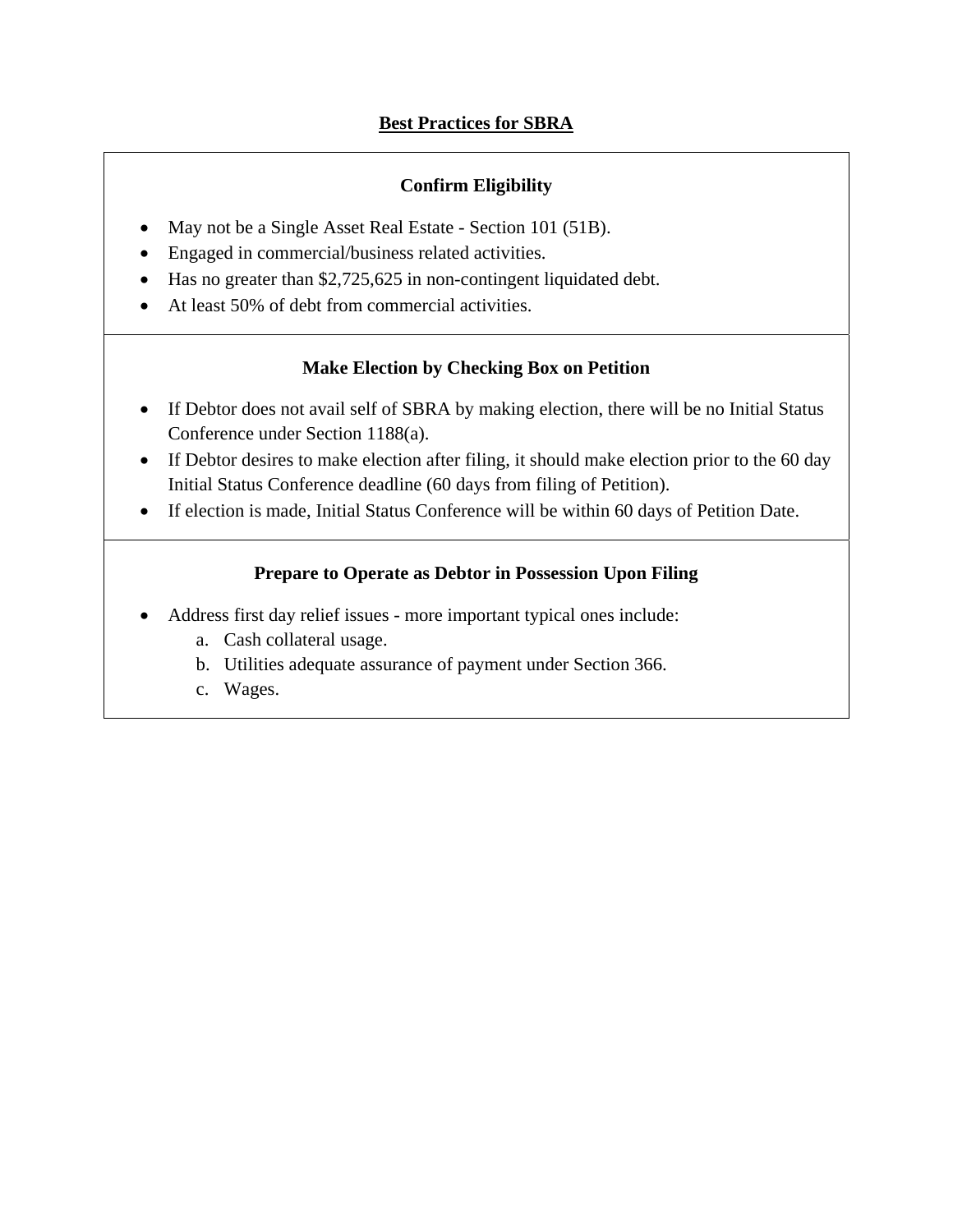# **Filing of Schedules and Statement of Financial Affairs**

- Timing of Filing:
	- o File with Petition;
	- o Within 14 days after Petition Date; or
	- o Seek additional time (not to exceed 30 days from Petition Date).
- Given shortened time period (90) days for filing plan, best to have Schedules and SOFA completed as early in process as possible.

# **Required Documents to be Filed With Petition**

("Small Business Filing Documents")

- Most recent balance sheet.
- Statement of Operations.
- Cash Flow Statement.
- Federal tax return.
- OR statement under penalty of perjury that any of the foregoing has not been prepared or filed, as case may be.
- Prepare for Initial Debtor Interview with UST. In addition to items filed with Petition, usually need to provide:
	- o certificates of insurance,
	- o applicable licenses and
	- o tax return extension (if applicable).

## **Working With Creditors and Subchapter V Trustee**

- Begin working with creditors on plan as soon as possible.
- Include Subchapter V trustee in discussions with creditors.
- Come to an understanding as to billing/fees of Subchapter V trustee (hourly, no-look, etc.).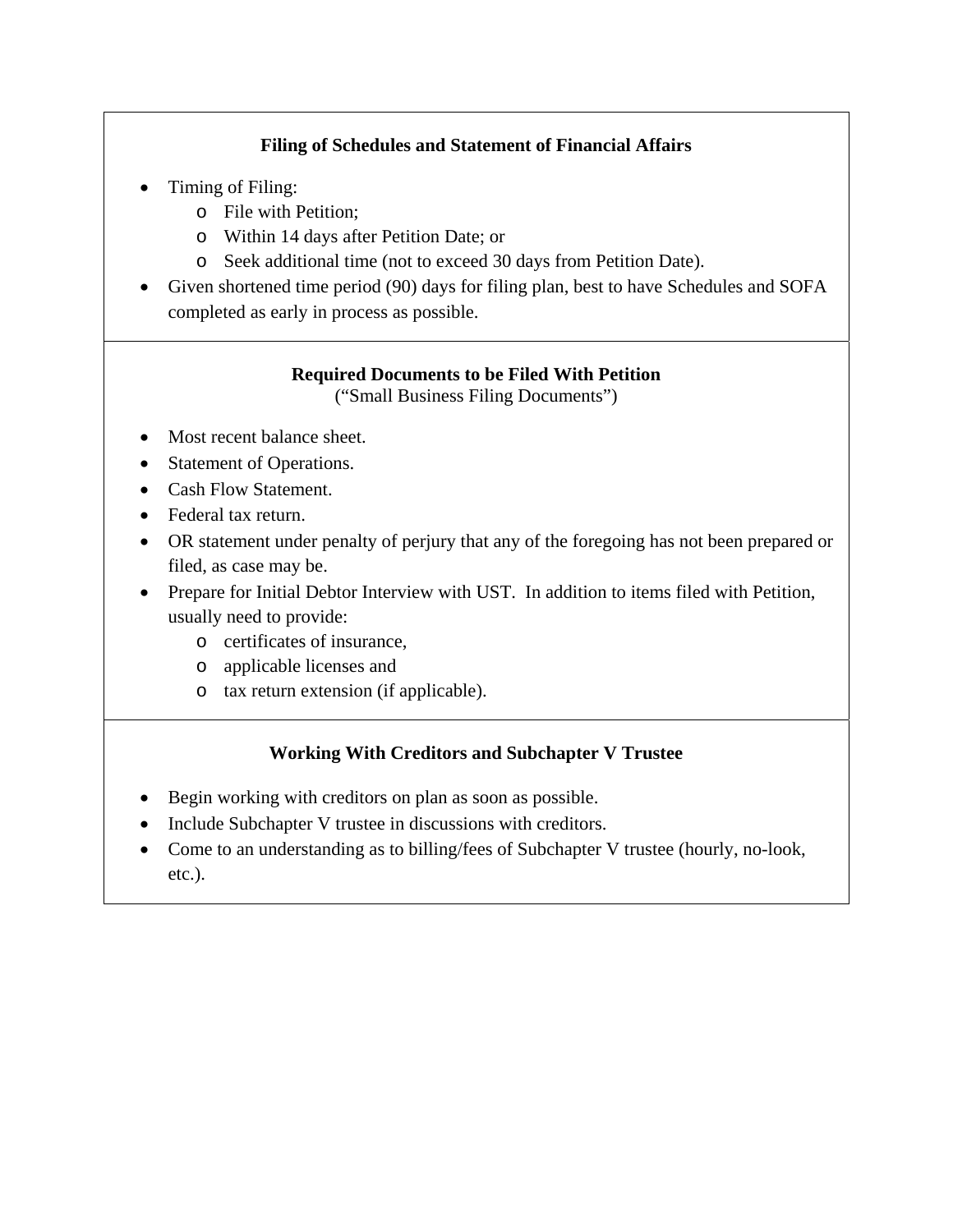## **Initial Status Conference and Bar Date**

- Prepare report under Section 1188(c) to be filed at least 14 days before Initial Status Conference.
- Coordinate with Court regarding Scheduling Orders for case (if necessary).
- Bar date will be 70 days from the Petition Date.

### **Cramdown Analysis**

- Evaluate disposable income for cram-down purposes, if it appears a consensual plan may not come to fruition. Disposable income is income of debtor that is not for:
	- o Maintenance or support of debtor/dependent of debtor;
	- o Domestic support obligation that first comes payable after Petition Date; or
	- o Payment of ordinary course business expenses.

### **Plan Requirements**

- Plan must be filed within 90 days of Petition Date, and must include:
	- o Brief history of debtor;
	- o Liquidation analysis; and
	- o Projections showing debtor's ability to make plan payments.
- No Disclosure Statement required, unless Court ordered.

## **Modification of Mortgage Debt - Analysis**

- Does debt include mortgage on principal residence?
	- o Was it used to purchase residence?
		- If yes cannot modify through Plan.
	- o If not purchase money was money borrowed used primarily for business purposes:
		- If yes can modify through plan.
		- If no cannot modify through plan under SBRA.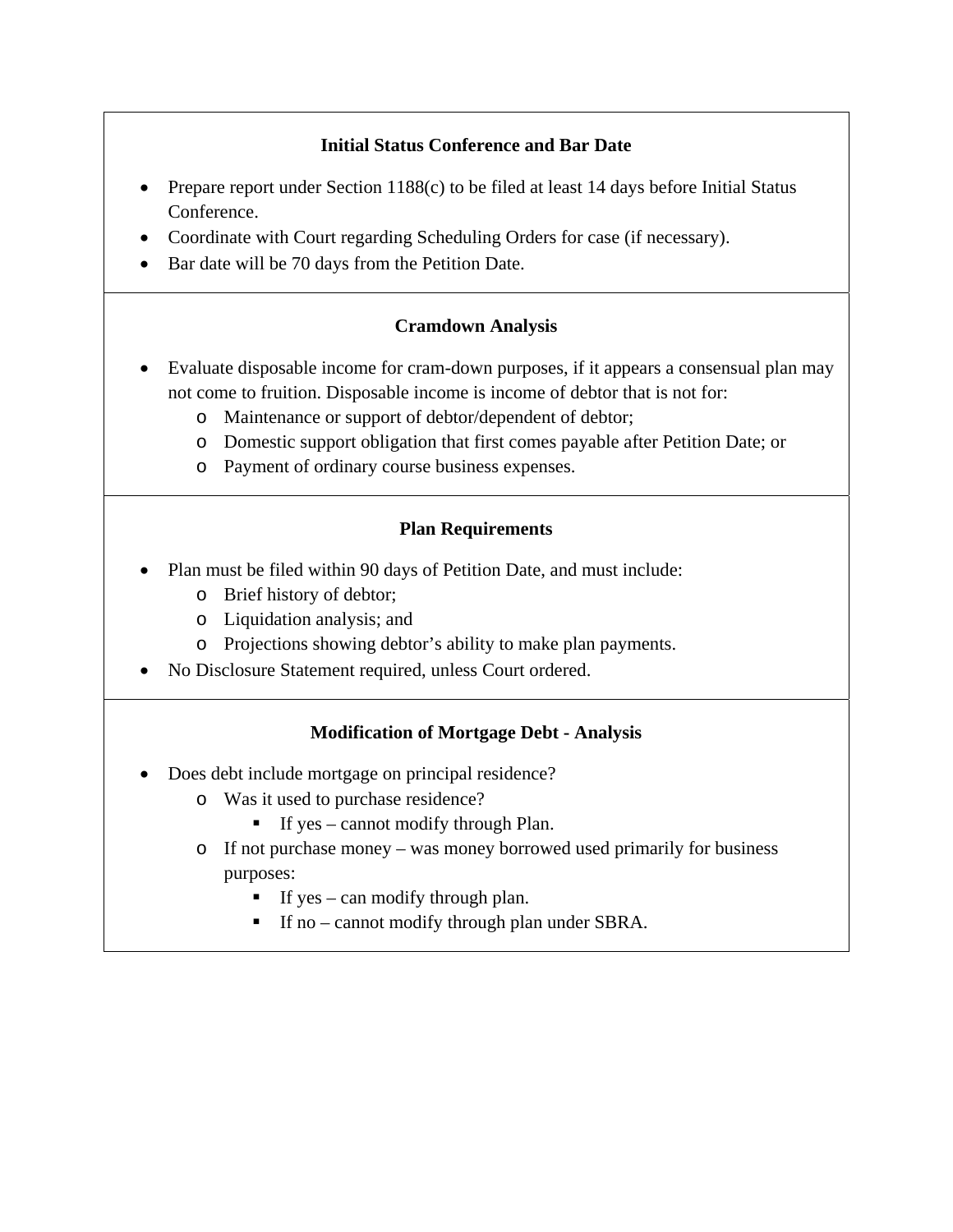## **Difference Between Discharge Under Consensual or Cramdown Plan**

- Consensual Plan? Discharge (except Section 523(a) debts) upon confirmation.
- Cramdown Plan? Discharge (with exceptions) upon debtor making plan payments or minimum of 3 years up to five years as Court may order. Excepted from discharge:
	- o Section 523(a) debts;
	- o Debts on which last payment is due after first 3 years of plan (or longer on order of Court). \*\*If debtor wants discharge on particular debt, should ensure that last payment is made before 3 year date or other date if Court extends.
- Make certain administrative claims are paid before discharge or are covered by plan.

### **Professional Retention/Trustee Compensation**

- Retention Section  $327(a)$  counsel may still be disinterested with a prepetition claim of less than \$10,000. Counsel should address in Affidavit of Disinterestedness, if applicable.
- Compensation for trustee is under Section 330, like other estate professionals.

### **Distributions to Creditors**

- If cramdown plan Subchapter V trustee makes payments unless Court orders otherwise.
- If consensual plan debtor makes payments and Subchapter V trustee's duties conclude upon substantial plan consummation.

### **Service Issues**

Seek to serve creditors at street addresses rather than P.O. Boxes to ensure proper service.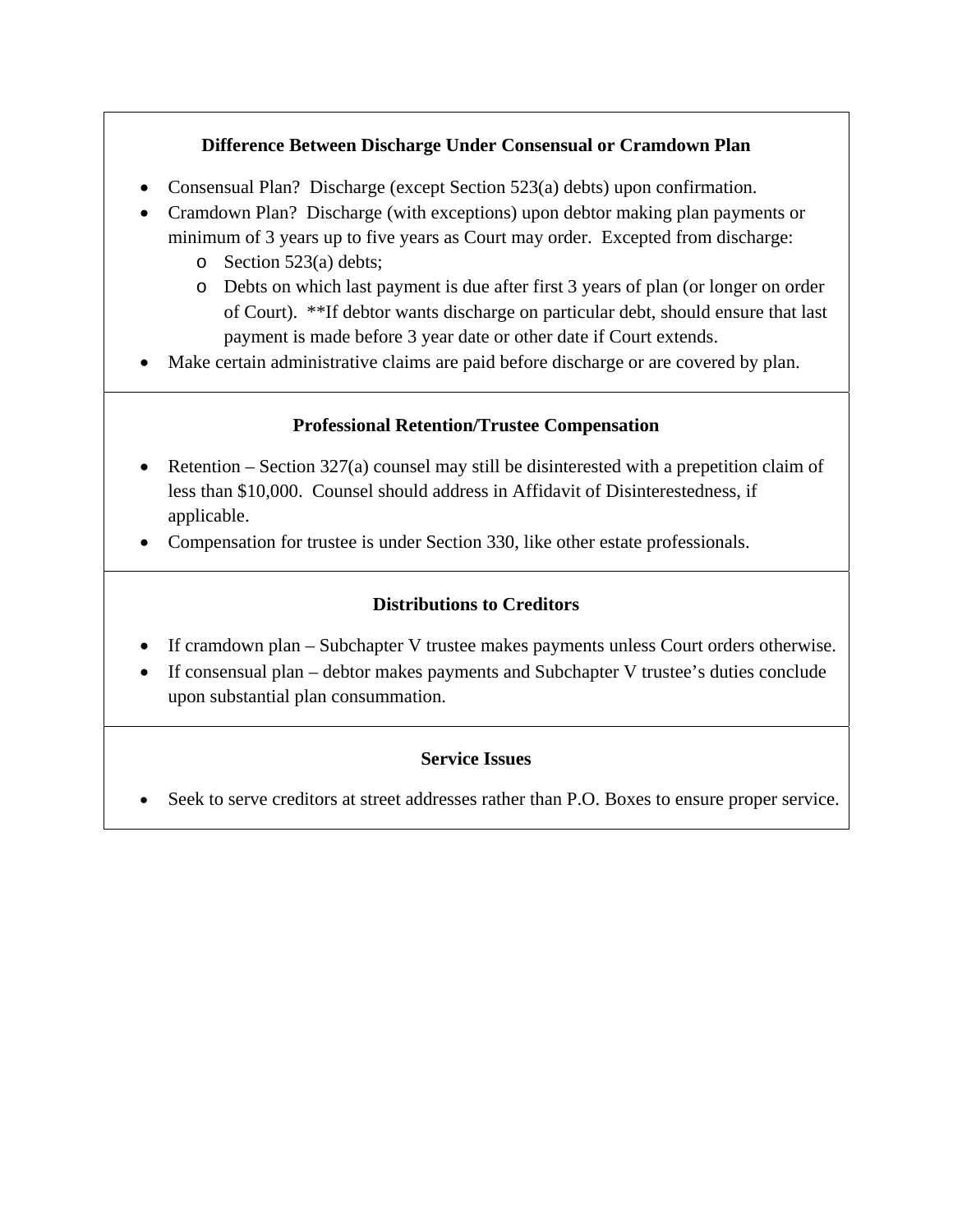## **Timeline of Important Deadlines/Events**

#### *As of Petition Date:*

- 1. Check box on petition if debtor wants to proceed under Subchapter V.
- 2. Have Schedules/SOFA complete/filed (or near completion).
- 3. Have first day motions ready to be filed.
- 4. Have required Small Business Filing Documents ready to file with petition.

#### *Shortly After Petition Date:*

- 1. Speak with Subchapter V trustee:
	- a. About discussions with creditors;
	- b. Fees; and
	- c. Clear delineation of Subchapter V trustee duties (as provided under Subchapter V).
- 2. Prepare for Section 341 meeting and Initial Debtor Interview.

#### *At 30 day mark:*

- 1. Have Schedules/SOFA filed.
- 2. Begin preparing initial report.
- 3. File Initial Report at least 14 days before Initial Status Conference.
- 4. Plan for upcoming Initial Status Conference.
- 5. Confirm whether any amendments to schedules are necessary; file amended schedules and serve in accordance with LBR 1009-1, if necessary.

#### *At 60 day mark:*

- 1. Initial Status Conference will have occurred.
- 2. Bar date is approaching (70 days).
- 3. Plan should be in process:
	- a. Evaluate cram-down scenario, if consensual plan unlikely.
	- b. Evaluate dischargeability of claims last payment due after 3 years?
		- i. Is it necessary to seek approval of longer time under plan from Court?

### *At 70 day mark:*

- 1. Plan should be almost ready to file, if not already filed.
- 2. Bar Date occurs.